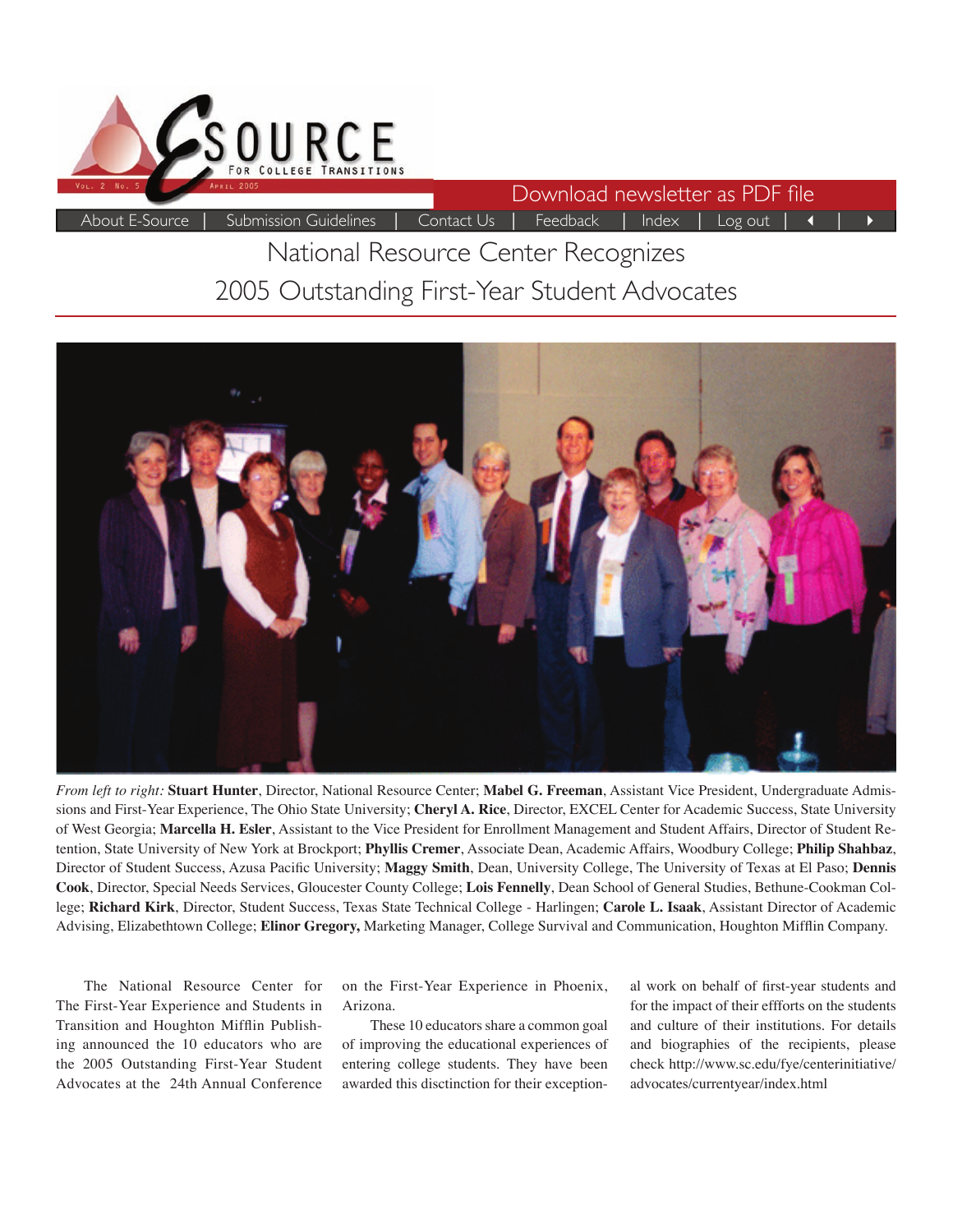

About E-Source | Submission Guidelines | Contact Us | Feedback | Index | Log out | 4 | ▶

Page 2 Vol. 2, No. 5

Boston College Seniors Teach First-Year Students

the Facts of College Life

Ann Marie Barry, Assistant Director

Boston College Capstone Program

Although at least 700 colleges and universities across the United States have something called a capstone or senior seminar course, the Boston College Capstone Program is unique in its method, content, and focus on the university's Jesuit mission. Since its inception in 1991, almost 300 capstone seminars have been offered by faculty representing nearly 20 different departments throughout the university.

As its name implies, the Capstone Program seeks to "cap off" an education at Boston College by acting as a unifying force at the conclusion of the academic curriculum. Courses are designed to be both intellectually and spiritually challenging, focusing on the inevitable questions that underlie most undergraduate study and form the basis of critical decision making throughout students' lives. Course materials are grounded in the discipline of the capstone professor, but each seminar recapitulates and evaluates the past four years in preparation for determining future directions.

The "Capstone: Beyond Conflict" course, held in spring 2004, was a seminar of 16 seniors representing an extraordinary range of perspectives born of differences in ethnicity, race, gender, religion, and sexual orientation. On the verge of graduating, this extraordinarily representative group of seniors agreed that perhaps one of the best things they could leave behind them was the cumulative wisdom of their Boston College experience.

They believed if they had gotten certain advice in their first college year—or if they had taken to heart certain advice they did receive—their four years at BC would have been much smoother and happier. They believed doing well academically, getting involved, and learning their way around campus and Boston would have been a lot easier if they had been aware earlier—not only of the many helpful resources available to them on campus, but also of the kinds of stresses they would face in housing, friendships, and dating.

The result of the class project was a booklet, full of their most practical academic advice and personal and social wisdom on getting along with roommates, deciding what their real vocations and core values were, coping with problems, and developing friendships to last a lifetime. The booklet, titled *Our Best Advice: Seniors Talk to Freshmen About the Things That Worry Undergraduates Most*, was designed specifically to help first-year students adapt to a new life on campus, to put aside their fears, to polish their dreams, and become an active part of the community.

It soon became evident to me as I advised my students in the project that their insights were quite different in nature from the more standard publications for first-year students. As they got used to facing their problems head-on in our Conflict and Decision Seminar, they gave extraordinarily candid, practical, and—yes—*wise* advice to those who would follow them. We met together on the project at intervals throughout the semester and combined answers, refined language, prioritized responses. We tried to include two or three different perspectives for each topic, so readers would not get an impression of single, "pat" answers.

Here are some of my personal favorites:

#### "I feel alone and depressed a lot of the time. I don't feel I fit in."

They say that the loneliest place is in a crowd of people, and often

this is true. If you feel alone and haven't found your "niche" at Boston College, you aren't alone, even if you feel that way. Personal problems, the feeling of not fitting in, and many other factors can make you feel isolated and even depressed, and unfortunately, some people may not even notice that you are feeling this way. If you feel depressed, talk to people who are close to you and let them know that you aren't exactly a happy camper. Seeing a counselor is a good idea as well—and it is often easier to talk to a stranger than to someone close.

There will be a few times when you feel you don't fit in, especially during Freshman year, and particularly during first semester. Don't worry. It's normal. It's difficult to find your niche with so many options open to you. Give BC some time and just keep trying. If you find you just can't pull yourself out of the deep blues, don't be afraid to go to University Health Services or Counseling Services. They can help you find someone to talk to. Services are free and the people are friendly and helpful. This is a familiar problem to them.

#### "I hate my roommate."

When I moved into my dorm freshman year, I was literally frightened at the prospect of spending an entire year with my roommate. She had a framed picture of her cat, a horse calendar, and when I asked her what kind of music she liked, her reply was, "I don't know, I don't really listen to music." Since I couldn't stand cats, was petrified of horses, and loved

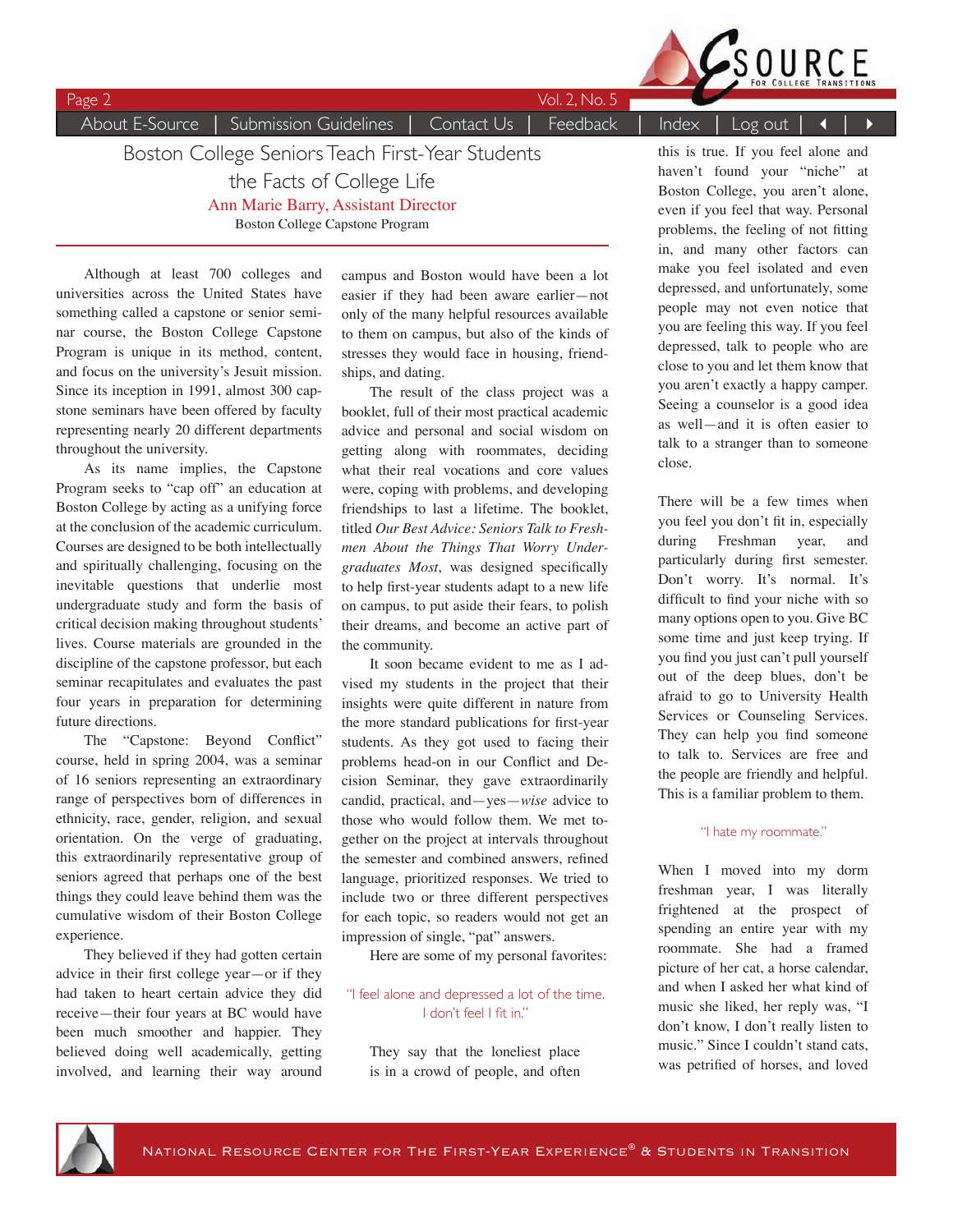

About E-Source │ Submission Guidelines │ Contact Us │ Feedback │ Index │ Log out │ 4



Eileen Ahearn

Pepi Mendez

Tiara Silva



Scotty Carol



**Mike Pulland** 

**Bhan Talbert** 





Kali Downer





Yelin Kim



Tania Rudnitsky



Feven Teklu



Authors of *Our Best Advice.*

going to concerts, I thought that this would turn out to be a pretty dismal year. And in the beginning, it was. We were pleasant to one another, but neither one of us really enjoyed each other's company. But towards the end of the year—out of the blue—we started talking like actual friends. As we opened up, we both realized that we had a lot more

in common than we thought. Four years later, she is my best friend, and she is still my roommate. Moral of the story: don't give up on your roommate before you give it your best try to make it work.

As is apparent from the above excerpts, the students shared their experiences in a way that compels other students to listen, to

think, and ultimately, to decide on solutions to their problems from a wider perspective. Throughout the development of the project, I advised, cajoled, even convinced them to rephrase a few responses, but there can be no question that the booklet contains *their* advice, according to their own experience of campus life. By the time they finished the project, I found myself wishing I had had such a booklet when I was an undergraduate. I was humbled and very proud, all at the same time.

Copies of the booklet designed by the Capstone students were subsequently desktop published and distributed—albeit after my students' graduation—to various administrators and student groups throughout the university, including Arts and Sciences deans, Cornerstone Program (first-year student) leaders, Intersection (juncture of sophomore/senior year) Program leaders, and key student development personnel.

Response was immediate and positive, with multiple requests for copies for use in Cornerstone seminars, by Arts & Sciences class deans and others. Currently, discussion around the booklet centers on whether it is better to publish it in print, on the university web site, or both. Whatever form it ultimately takes, it will continue to be a part of the Capstone Program, with students in current and future classes revising the statements of problems and their proposed solutions according to the changing needs of the students themselves. Is there a better way to "cap off" their experience than by distilling all they have learned into advice for firstyear students?

Contact: Ann Marie Barry Assistant. Director Boston College Capstone Program E-mail: barryam@comcast.net



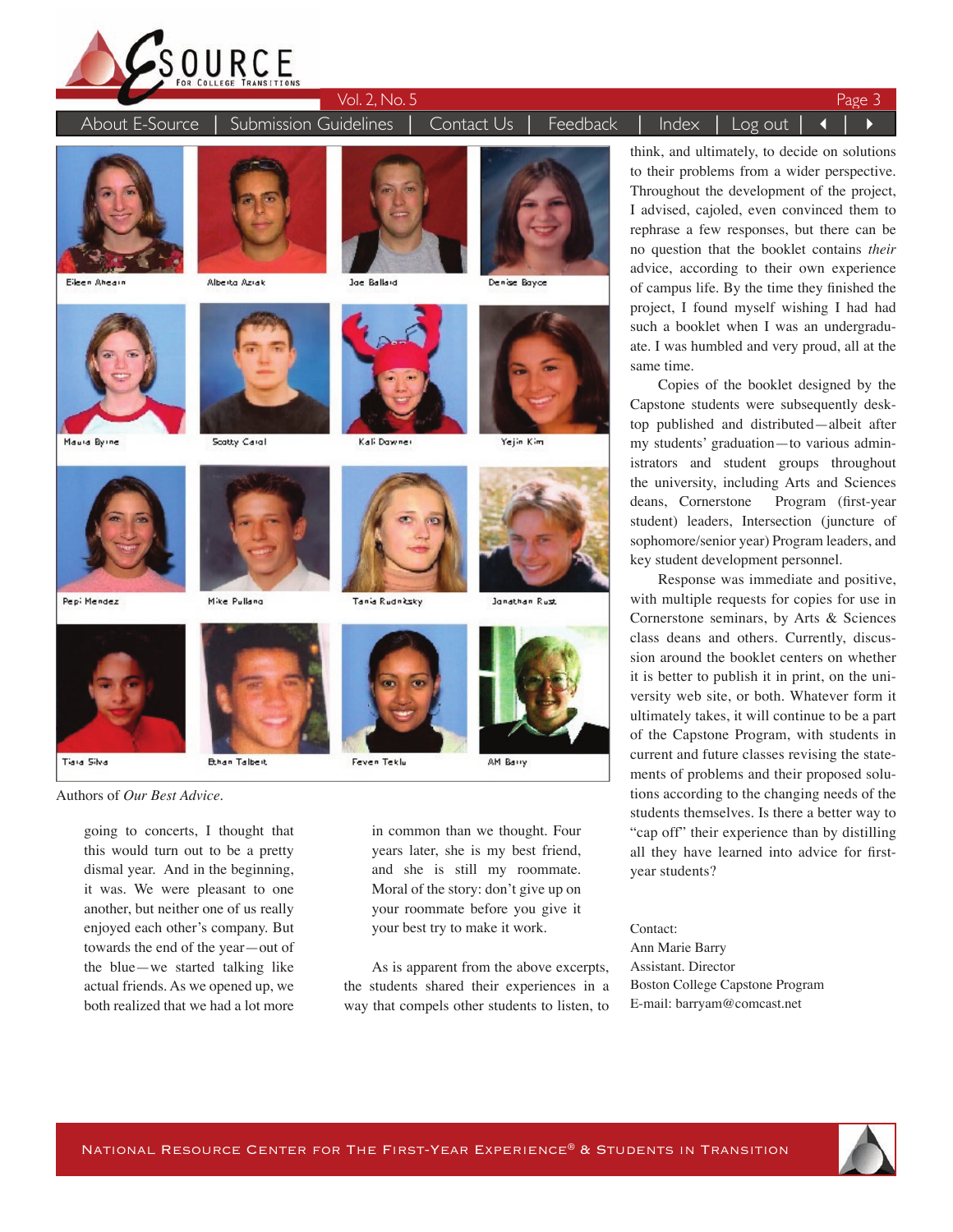About E-Source | Submission Guidelines | Contact Us | Feedback | Index | Log out | 4

Page 4 Vol. 2, No. 5

 $SouRCE$ 

*Designed and written by the Capstone graduating seniors themselves, the booklet gives advice in a variety of areas:*

- Top six ways to get involved, get educated, and have fun on campus
- Essential advice on choosing the right classes
- Pass-fail choices
- Core courses
- Deciding on majors and minors
- Registration tips
- Advising and studying abroad
- Ten housing commandments
- Planning ahead for Freshman, Sophomore, Junior, and Senior years
- Getting off campus
- Where to go for eating out and living necessities (including parentpleasing restaurants)
- Where and how to spend great free afternoons
- Academic advice on getting classes
- Finding interests
- Procrastination
- Testing out of language
- Junior year abroad
- Advising
- Studying but getting nowhere
- Personal & social advice on roommate troubles
- Drinking
- "Hooking up"
- Feeling alone and alienated
- Friends from home
- No money
- Off-campus boy/girlfriends
- No love-life
- Worries about friends

LADDERS Program Leads to Success for Students on Academic Probation Terri M. Mathews, Assistant Dean, College of Sciences Sandra M. Waters, Director, Undergraduate Services Old Dominion University

First-year students on academic probation after their first semester at Old Dominion University receive an invitation to attend the "Let Academic Difficulty Disappear to Energize and Retain Students" (LADDERS) program. LADDERS consists of first-year students who have all struggled through the first semester in college.

LADDERS differs from other probation and success programs in that it stresses peer support and teaches students how to identify and use individual learning strengths to their advantage. The cornerstone of the LAD-DERS program is empowering students in their own learning through the Cognitive Profile Inventory, a learning styles assessment tool (Krause, 2002). Identifying personal learning styles enables students to modify study, note taking, and reading strategies to become more successful. In the process, students strengthen their academic skills. Students divide into small discussion groups by learning style, led by facilitators who have the same learning style. Students within the small groups support each other and help resolve issues.

LADDERS facilitators include faculty, graduate students, academic advisors, and university administrators who volunteer their lunch hour once a week to meet with the LADDERS students. The combined expertise of these facilitators enables them to assist students with the wide range of problems and issues that this group of students face.

A typical LADDERS meeting opens with participants sharing an accomplishment from the previous week. Accomplishments may be small: "I studied an extra three hours

this week," or large: "I got an A on my test," but all are met with applause and cheers. After this high-energy opening, the meeting continues with a short introduction of the designated week's topic while students enjoy a slice or two of pizza. Each hour-long weekly meeting features a topic of discussion aimed at helping students become more successful. The topics includes managing time, coping with test anxiety, sharing exam strategies, calculating a grade point average, applying the honor code, communicating with faculty, exploring majors and minors, examining University policies, discovering available services, including free tutoring, and goal setting. After the formal program, students break into small groups to discuss how they can incorporate and benefit from the topic presented that week. In the small group, facilitators and students identify the strategies and approaches that match their learning style. For example, exam preparation might include group study for some students but solitary study for others.

Students who attend the LADDERS program earn a higher average GPA and are retained at a higher rate. These students also show a larger increase in GPA between their first and second semesters than students on academic probation not in the program. Tables 1 and 2 show the average GPA for students who attended the LADDERS program regularly and those who did not in both the spring 2003 and spring 2004 semesters. For both groups of students, the average semester GPA is higher for students who attended LADDERS regularly (i.e., more than three times during the semester).

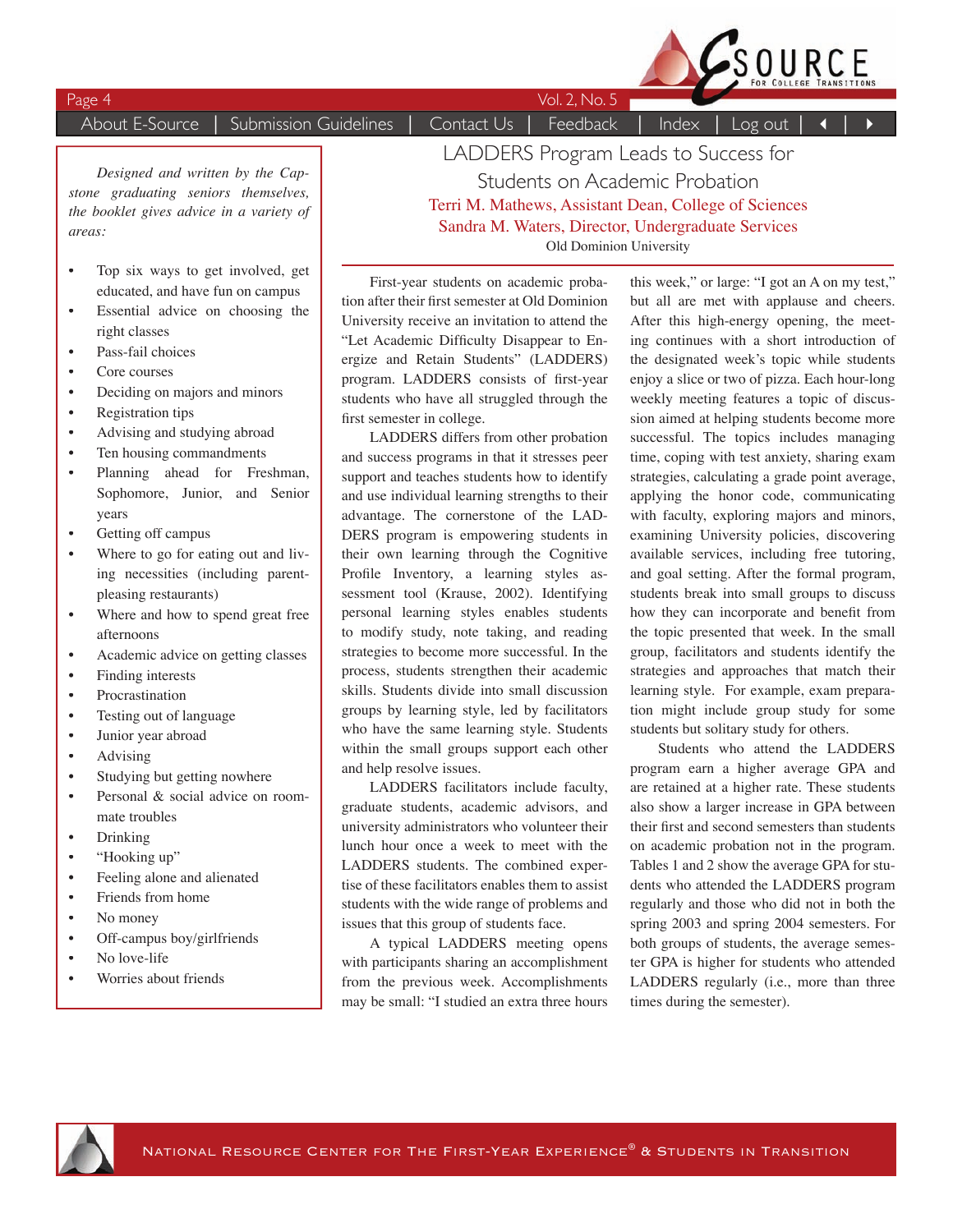

About E-Source | Submission Guidelines | Contact Us | Feedback | Index | Log out

Table 1

*Mean Semester GPA for Students Invited to LADDERS in Spring 2003*

|                                                 | Fall 2002 GPA | Spring 2003 GPA |
|-------------------------------------------------|---------------|-----------------|
| Attended LADDERS regularly<br>$(N = 40)$        | 1.13          | 2.3             |
| Did not attend LADDERS regularly<br>$(N = 119)$ | 1.35          | 1.51            |

*p* < .001

*Note*. Regular attendance is defined as attending three or more sessions during the semester.

#### Table 2

*Mean Semester GPA for Students Invited to LADDERS in Spring 2004* 

|                                                | <b>Fall 2003 GPA</b> | Spring 2004 GPA |
|------------------------------------------------|----------------------|-----------------|
| Attended LADDERS regularly<br>$(N = 49)$       | 1.56                 | 2.18            |
| Did not attend LADDERS regularly<br>$(N = 69)$ | 1.45                 | 1.72            |

#### $p = .018$

*Note.* Regular attendance is defined as attending three or more sessions during the semester.

#### Table 3

*Retention Data for Students Invited to LADDERS in Spring 2003*

|                                | Attended LADDERS<br>regularly $(n = 40)$ |                      |        | Did not attend LADDERS<br>regularly $(n = 119)$ |  |
|--------------------------------|------------------------------------------|----------------------|--------|-------------------------------------------------|--|
|                                | Number                                   | Percentage<br>$(\%)$ | Number | Percentage<br>$(\%)$                            |  |
| Students retained              | 24                                       | 60                   | 45     | 37                                              |  |
| Students left the university   | 16                                       | 40                   | 76     | 63                                              |  |
| Cumulative GPA after fall 2004 |                                          | 2.43                 | 2.05   |                                                 |  |

*p* = .020

*Note*. Regular attendance is defined as attending three or more sessions during the semester.

Retention for students who attended LADDERS is higher than for students who did not. Table 3 shows the students retained from spring 2003 and their average cumulative GPA as of fall 2004.

The LADDERS program provides students with the knowledge and tools to become successful and promotes a peer-support system where students encourage one another. Too often, probation programs place the advisor and student on opposite sides of the desk in one-on-one counseling. In the LADDERS program, a student works with other students and gains personal insight into his or her own academic strengths, which results in a higher GPA and increased likelihood of retention.

#### References

Krause, L. B. (2002). *How we learn and why we don't* (3rd ed.). Mason, OH: Thomson Custom Publishing.

Contact: Terri M. Mathews Assistant Dean College of Sciences Old Dominium University OCNPS 135 Phone (757) 683-5201 Fax (757) 683-3034 E-mail: tmmathew@odu.edu

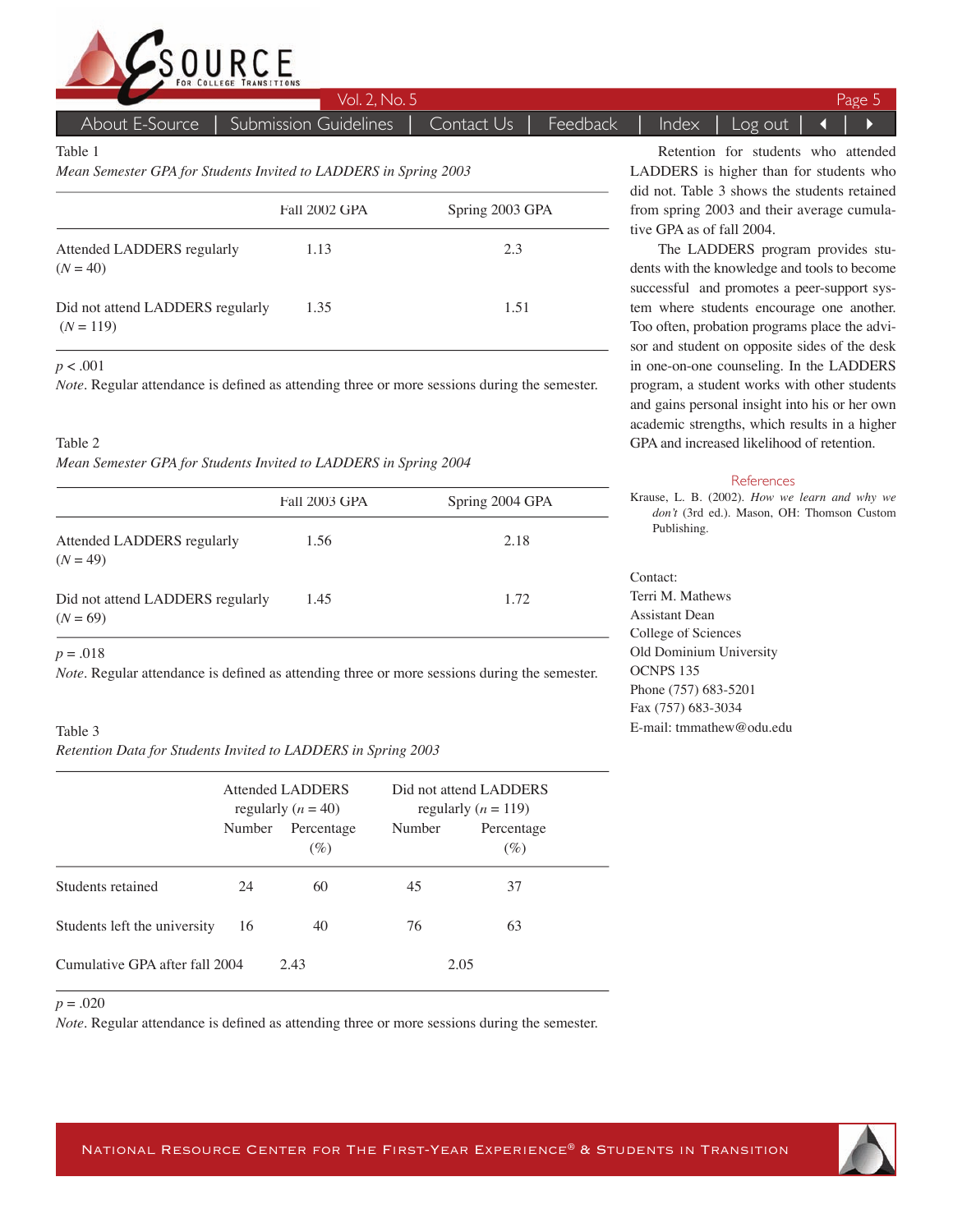

Page 6 Vol. 2, No. 5

About E-Source | Submission Guidelines | Contact Us | Feedback | Index | Log out

Using Story Cycles to Study Peer Mentor's Learning Brigham R. Dye, Stefinee Pinnegar, J. Gary Daynes, & Patricia Esplin Freshman Academy Brigham Young University

Few scholars have studied how mentoring improves mentors' learning in college. We used storytelling cycles to examine the learning of peer mentors working with a first-year learning communities program (Dye, Pinnegar, & Robinson, 2005). Eighteen peer mentors were organized into groups of three to form storytelling groups. Each group participated in three phases of a storytelling cycle. In the first phase, participants wrote a story about a mentoring experience following these guidelines:

> *Please write a descriptive story about your experience as a peer mentor where you gained a new insight. Please provide enough detail that another person could retell the anecdote as well as capture your learning. In writing your story/ response, keep in mind that the entry does not have to be very lengthy, just well detailed. However, if you feel like you have a lot of interesting things to say, feel free to write them.*

In the second phase, members of each storytelling group read each other's stories and wrote a reflection based on this direction:

*After reading the stories of your peers, please identify and articulate the commonalities and unique themes among these stories and your own using details from your story and theirs to clarify your ideas. You can also add additional personal incidents to support your writings. In writing your story/response, keep in mind that the entry does not have to be very lengthy, just well detailed. However, if you feel like you have a lot of interesting things to say, feel free to write them.*

In the third phase, participants attempted to make sense not just of others' stories but of the multiplicity of interpretations provided at phase two (i.e., they reacted to the responses they produced at the second phase). As the example in the side bar demonstrated, the other group members raised new perspectives on the interpretations provided in the second phase. From that, the responder generated new and deeper insights of his or her own.

Initially, the participants fumbled with the story cycle form. However, once participants completed a cycle, they began to see that they were deepening their learning in this process and that it was worthwhile. They came to enjoy this research method.

One drawback of this method is that a single person can slow the progress of the group. Often, even if participants are completely committed to the process, they may put off completing the story cycle. Thus, shepherding the cycle and encouraging participation is a central role for the facilitator in this method.

This research approach is helpful for studying first-year experiences from a number of perspectives. Story cycles could be used to understand some of the more complex issues in the first year, e.g., the role of parents, student perceptions of learning, intellectual development in the first year, and the meanings of faculty/student interaction. Our own research suggests that story cycles are a powerful method of understanding the process of learning.

#### References

Dye, B. R., Pinnegar, S., & Robinson, K. (2005). *Peer mentors tell their stories of learning: A narrative study*. Manuscript submitted for publication. (Available at http://fa.byu.edu/academy/pdf/ PMstoriesfinal.pdf).

#### Contact:

Brigham R. Dye Freshman Academy Brigham Young University Tel. (801) 422-8176 E-mail: brigham\_dye@byu.edu

## Sample Storytelling Cycle

*We will share passages written by one of the mentors, whom we will call Mary, from one story cycle to illustrate the kinds of learning that emerged:*

This past semester, I had a student who graduated at the top of his high school and was ready to dive into college. He had 18 credit hours, a part-time job and still came to me kicking himself for not signing up for Honors 200 instead of English 115. He said that he didn't care about graduating with honors, but that he felt like he was slacking off taking the 115 class. We reviewed his schedule and when I saw how busy he was already with his large load and demanding classes, I was able to convince him to stay in that class instead of changing, which would increase the load and cause him to rework his schedule. Eventually he quit working in order to keep up with what he had. As I got to know this student better, I could see he had very high expectations for himself and had maladaptive perfectionist tendencies which led to dissatisfaction toward his social life, feeling down on himself to the point of depression, having stomach pains, which fortunately weren't ulcers, and occasionally mild outbursts to relieve the built-up stress. We had many conversations about his tendency to demand so much from himself, and on occasion I could tell he was beginning to soften up. However, as it came time to register for classes, he informed me he thought he'd take 18 credits again. We kept talking, working through the problem and I even brought up seeing a counselor about the problem. Finally, he came up with the real source of the problem on his own: he simply had too much to do and not enough time to satisfactorily get it done, which caused him to be very unbalanced and unhappy. I don't know exactly what it was that changed

*Continued on page 7*

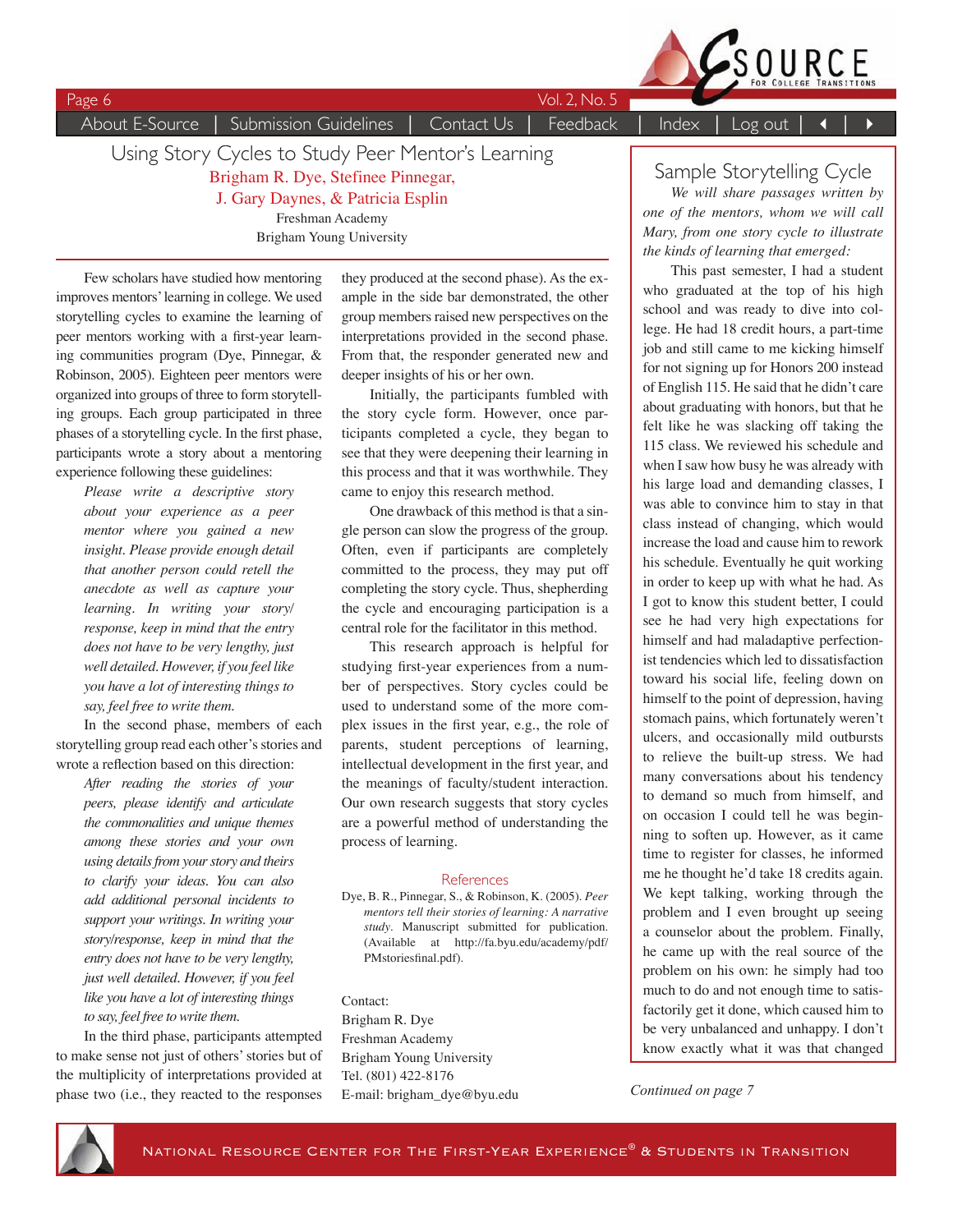

About E-Source | Submission Guidelines | Contact Us | Feedback | Index | Log out

#### *Sample storytelling cycle continued*

his mind, maybe he finally saw that he was the source of his own problem and the only one with the power to change that, but this student is only taking 15 credits this semester and has a much more manageable load. Although this student did very well academically last semester, many other important areas were sacrificed for that end (Mary 2a, Dec. 2004).

*At the next phase Mary considered her story along with the stories two other mentors told. In looking for themes across the stories, this is Mary's response:* 

It seems like with each student, they needed to have their eyes opened in order to make the change they did. Often times, their bad decisions or reactions were a result of inexperience. They had never been in First-year Academy before [and had] never experienced the rigors of college life, whether academic or social. It took some interaction with peer mentors or other students to identify the changes that needed to be made. It also seems like each of these students changed as a result of their personal desire. They needed to make a personal decision to change, thereby internalizing whatever it is that needed to change. It was something that they realized through the help of others, but didn't occur until they personally made the effort. Attitude or perspective problems were a part of the problem of all three. [Ken's] student had a bad attitude from the beginning, which prompted the negative response she had. My student's perspective was skewed to bear down on himself for anything he did. [Jane's] student looked to others as the source of his problems and didn't realize that he had to take the initiative and had the power to change it (Mary 2b, Jan. 2005).

*At the third phase, Mary considers the interpretations all three members of her group provided to the stories in her deepening response. She may also re-consider the original stories:* 

In all three responses, it was noted that the students had to come to the point where they realized they needed to make changes and solidify the decision to make choices themselves. It seemed that the greatest amount of impact for change came from the students themselves rather than from a peer mentor, teacher, or fellow student. We each recognized that we were less effective when we were pushing for a change, but if we let the student lead out while acting as a means for the change to occur, successful changes were undertaken. It is more our role to be a supporter and encourager while helping the student to evaluate correctly and progress in the right direction. As [Ken] pointed out, none of these changes were made overnight but required a long process. Perhaps the full implications of the changes are still underway, as I'm sure that my student will struggle with the strong foundation he's built for his perfectionist tendencies and [Jane's] student will have to make the decision about how to spend his time again and again. I think that because it takes so long to change into a more desirable person, the most important part of it is just to get the thoughts going which will set the wheels in motion. Because the thoughts are there, the desire to get over that challenge and improve will develop naturally followed by the dedication to struggle through the implications of making a change (Mary 2c, Jan. 2005).

Recent Grant Funding Mary Wagner, Graduate Assistant National Resource Center for The First-Year Experience and Students in Transition University of South Carolina

#### Recent Grants to Colleges and Individuals

#### **Spencer Foundation**

(http://www.spencer.org) 875 North Michigan Avenue, Suite 3930 Chicago, Illinois 60611-1803

**Synopsis:** The Spencer Foundation was established in 1962 by Lyle M. Spencer. The Foundation received its major endowment upon Spencer's death in 1968 and began formal grant making in 1971. The Foundation is intended, by Spencer's direction, to investigate ways in which education, broadly conceived, can be improved around the world. Major and small research grants are available, as well as pre-dissertation and dissertation fellowships. Full proposals for major research grant proposals are by invitation only and are considered four times a year. Applications for small research grants are accepted on a rolling basis.

**Funded projects:** \$31,000 to Claremont Graduate University/Graduate School of Management for a pilot study of academic and social integration and college student persistence and achievement. Pre-dissertation fellowship to Janice Bloom, Department of Urban Education/City University of New York: *Bridges to the Future: Young People and Transitions to Higher Education in the 21st Century.*

#### **Lumina Foundation**

(www.luminafoundation.org) Lumina Foundation for Education 30 South Meridian Street, Suite 700 Indianapolis, Indiana 46204

**Synopsis:** The Lumina Foundation for Education focuses on expanding access and success in postsecondary education. From time to time, Lumina Foundation identifies a special initiative that has the potential to improve postsecondary access and success. The Foundation initiates grant programs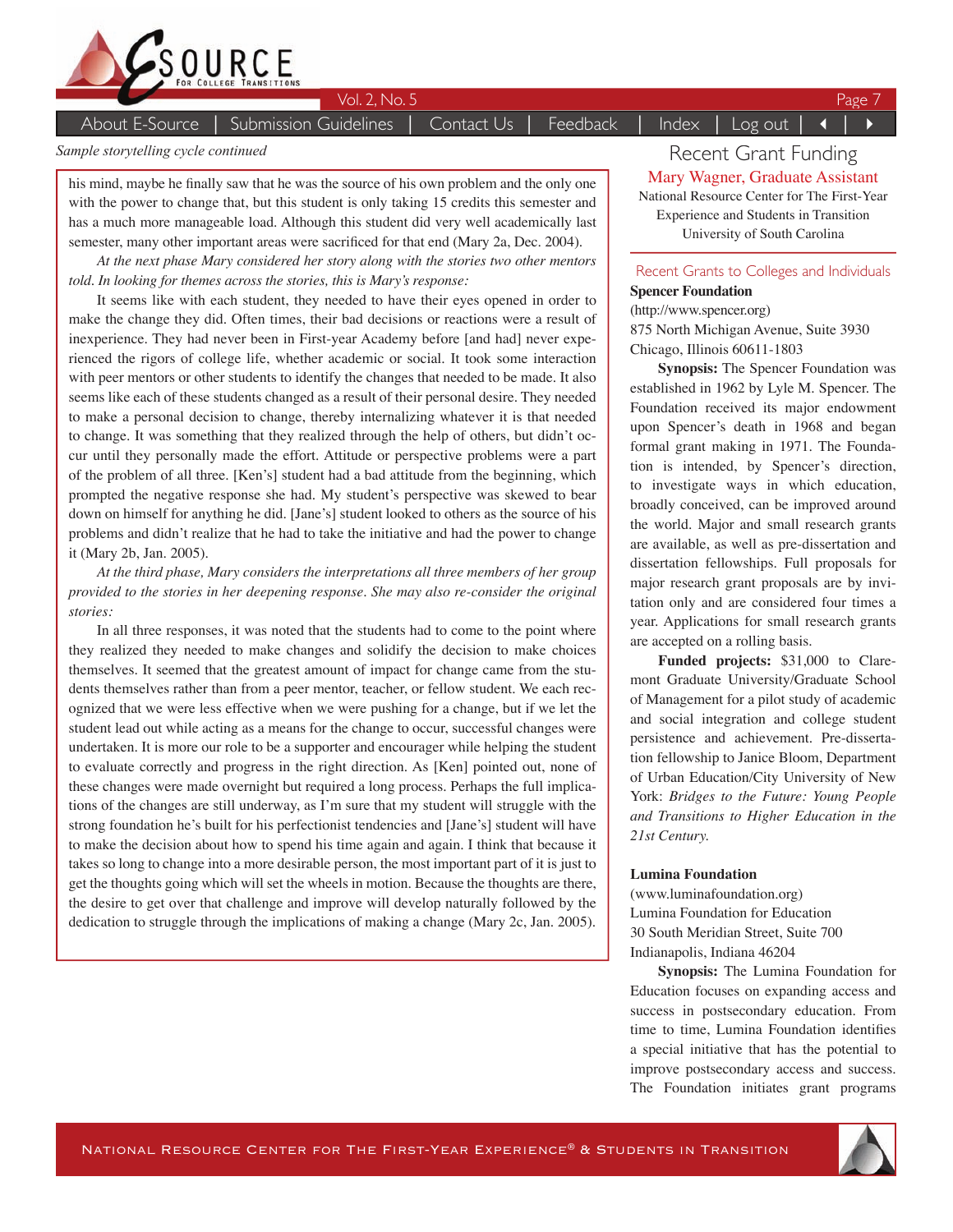#### About E-Source │ Submission Guidelines │ Contact Us │ Feedback │ Index │ Log out │ 4

Page 8 Vol. 2, No. 5

#### and solicits proposals for them but will also consider unsolicited grant inquiries that are consistent with its mission.

**Funded projects:** \$100,000 each to University of Southern Indiana (Evansville, IN) and Indiana University Purdue University Fort Wayne (Lafayette, IN)—to increase academic success for underrepresented students. \$155,625 to Rhodes College (Memphis, TN)—to redesign the student work program to reduce costs and improve retention.

#### **Teagle Foundation**

(www.teaglefoundation.org) 10 Rockerfeller Plaza, Room 920 New York, New York 10020 (212) 373-1970

**Synopsis:** The Teagle Foundation currently makes grants in higher education, soliciting proposals in areas of interest from time to time. Currently, the two main areas of focus include (1) researching the goals of liberal arts education, and (2) supporting and advancing value added assessment of liberal arts education. At present the organization is not accepting proposals in other areas. In line with the sharpened focus on higher education, community service grants are currently directed to organizations and programs that help disadvantaged young people (especially New York City youth) prepare for, gain admission to, and succeed in college.

**Funded projects:** \$99,978 to Cornell University (Ithaca, NY), Colgate University (Hamilton, New York), Hamilton College (Clinton, New York), Hobart and William Smith Colleges (Geneva, New York), and Wells College (Aurora, New York)—for a working group which explores and evaluates programs designed to eliminate racial and ethnic disparities in college completion and achievement. \$149,650 to the Appalachian College Association—to assess academic gains of students at 21 of the 35 ACA colleges.

#### **Bush Foundation**

(http://www.bushfoundation.org) 332 Minnesota Street, East 900 St. Paul, MN 55101 (651) 227-0891

**Synopsis:** The Bush Foundation is a private philanthropic foundation based in St. Paul, Minnesota and is committed to enhancing the quality of life in Minnesota, North Dakota, and South Dakota by making grants to nonprofit organizations and providing fellowships to individuals in those states. The foundation also supports out-of-region projects with historically black private colleges and full accredited tribally controlled colleges. The primary areas for funding consideration include education, human services and health, and arts and humanities.

**Funded projects:** \$296,075 to Concordia University-Saint Paul (Saint Paul, Minnesota) to increase student learning with guided research, service-learning, and faculty mentoring.

#### Open Calls for Proposals

**Lydia Donaldson Tutt-Jones Memorial Research Grant** (http://blacksuccessfoundat ion.org/lcdtj%20research%20grant.htm) African American Success Foundation, Incorporated

4330 West Broward Boulevard, Suite H Fort Lauderdale, Florida 33317-3753 (954) 792-1117

**Synopsis:** To support research that identifies attitudinal and behavioral contributors to African American academic success. The interest is to increase the body of knowledge about African American students who are excelling in school to aid in the replication of that success for others. Focus may be upon student or parental variables, or both. Graduate students and professionals are eligible for this research grant.

Amount : \$2,000.00 **Deadline: Friday, June 10, 2005.**

**National Endowment for the Humanities** Office of Public Affairs 1100 Pennsylvania Avenue, NW Washington, DC 20506 *Grants for Teaching and Learning Resources and Curriculum Development* Division of Education Programs 202-606-8380 education@neh.gov  $(http://neh.gov/grants/guidelines/$ teachinglearning.html)

**Synopsis:** Grants for Teaching and Learning Resources and Curriculum Development support projects to improve specific areas of humanities education and are intended to serve as national models of excellence. They must draw upon scholarship in the humanities and use scholars and teachers as advisers. NEH is especially interested in projects that offer solutions to problems frequently encountered by teachers, such as programs which help schools, colleges, and universities develop (or revise) and implement significant humanities programs, curricula, courses, and materials for teaching and learning.

Amount: Curriculum Development Project grants provide up to \$100,000 in outright funds, matching funds, or a combination of the two, depending on the applicant's preference and the availability of NEH funds. Materials Development Project grants provide up to \$200,000 in outright funds, matching funds, or a combination of the two, depending on the applicant's preference and the availability of NEH funds.

**Deadline: October 3, 2005**

### **The Research Experiences (REU) for Undergraduates Program Grants**

The National Science Foundation 4201 Wilson Boulevard Arlington, VA 22230 (703) 292-5111 http://www.nsf/gov/home/crssprgm/reu/ contacts.htm

**Synopsis:** The Research Experiences for Undergraduates (REU) program supports active research participation by undergraduate students in any of the areas of research funded by the National Science Foundation. REU Sites are based on independent proposals to initiate and conduct undergraduate research participation projects for a number of students. This program provides indirect funding for students engaged in undergraduate research and may focus on curricula development, training or retention.

Amount: Varies

**Deadline: Varies according to project topic**



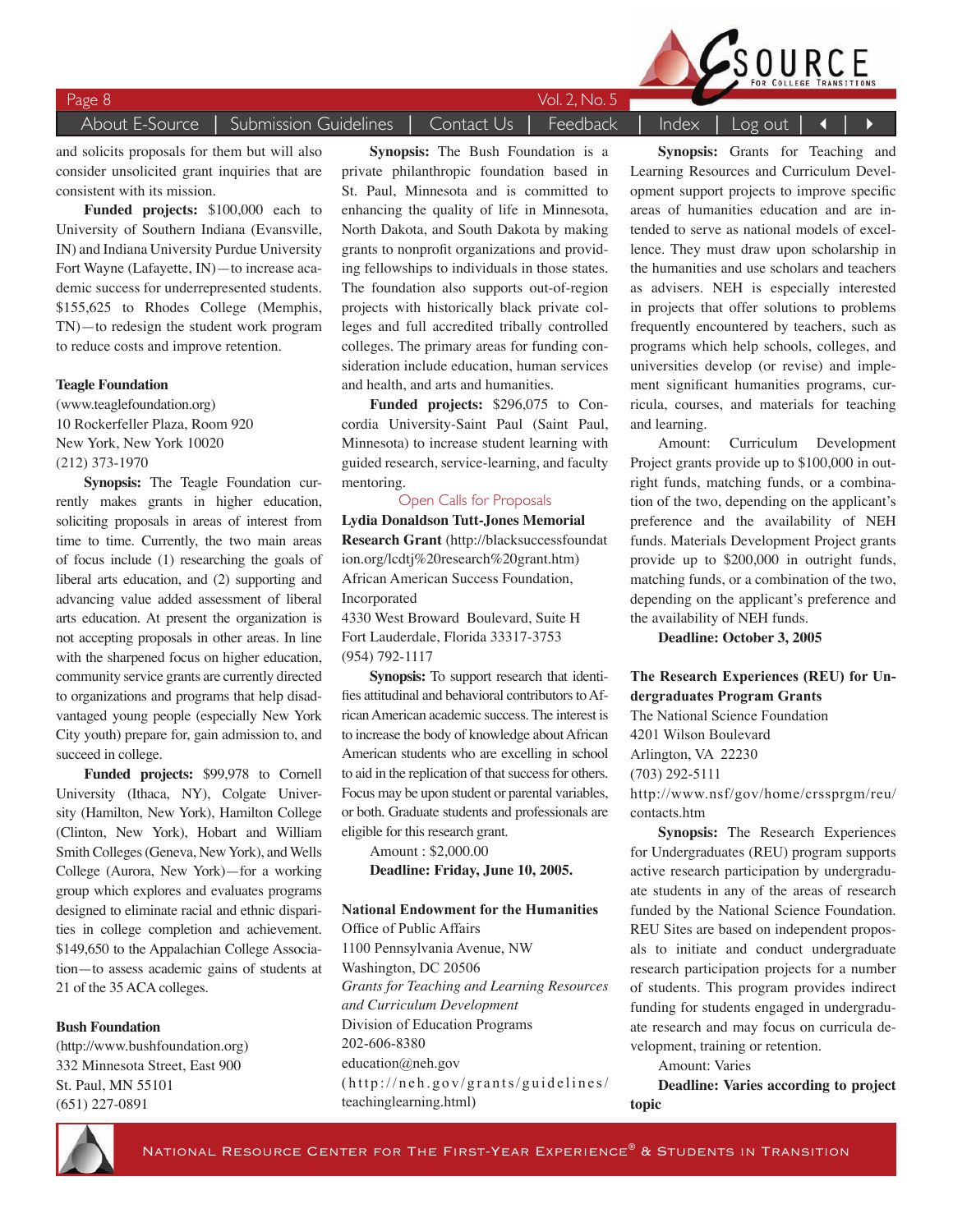

About E-Source | Submission Guidelines | Contact Us | Feedback | Index | Log out

National Resource Center Announces Competition for \$5,000 Paul P. Fidler Research Grant

The National Resource Center for The First-Year Experience and Students in Transition invites applications for the newly established Paul P. Fidler Research Grant. With a comprehensive award package that includes a \$5,000 stipend, travel to two national conferences, and a potential publication, the Paul P. Fidler Research Grant will promote the development and dissemination of original research with the potential to have a national impact on college student success. The Center invites applicants to submit proposals addressing a variety of topics, including students of color, community colleges, advising, transfer and articulation, administrative policies, and other issues related to college student transitions.

The grant is the Center's latest project designed to encourage and support significant research on college student transitions. The grant will complement the Center's annual conferences and institutes, web resources, and publications, including the monograph series and the *Journal of The First-Year Experience and Students in Transition.* 

"The establishment of this grant," explains Mary Stuart Hunter, the Center's director, "will allow the National Resource Center to encourage scholars, in a very concrete and significant way, to develop research agendas focusing on students in transition. Such research will undoubtedly contribute to advancing the scholarship on transition issues in undergraduate education."

 To be awarded in November 2005 at the 12th National Conference on Students in Transition in Costa Mesa, CA, the Paul P. Fidler Research Grant package includes:

- Stipend of \$5,000
- Travel to the  $12<sup>th</sup>$  National Conference on Students in Transition, November 2005, in Costa Mesa, CA
- Special recognition at 2005 Students in Transition conference luncheon
- Travel to the 13<sup>th</sup> National Conference on Students in Transition, November 2006, in St. Louis, MO
- Presentation of findings at a highlighted 2006 Students in Transition conference session
- Announcement on National Resource Center web page, listservs, and print publications
- Priority consideration for publication by the National Resource Center for The First-Year Experience and Students in Transition

Applicants must submit completed proposals by August 1, 2005. The application and proposal form may be downloaded at www.sc.edu/ fye/research/grant and must be submitted electronically to NRCresearch@gwm.sc.edu by August 1, 2005.

The grant competition is open to faculty, staff, and graduate students who plan to conduct research on issues of college student transitions. Cross-institutional research teams are especially encouraged to apply for the Paul P. Fidler Research Grant.

More information, including application procedures, is available at www.sc.edu/fye/ research/grant

Contact: Brad Cox Coordinator of Research and Public Information National Resource Center for The First-Year Experience and Students in Transition University of South Carolina Phone: (803) 777-6225 Fax: (803) 777-9358 E-mail: bradcox@sc.edu

## Publication Staff

Inge Kutt Lewis Editor

Michelle Mouton Alicia Phillip Editorial Assistants

> Mey Wu Web Master

Tracy Skipper Editorial Projects Coordinator

> Barbara Tobolowsky Associate Director

M. Stuart Hunter Director



*E-Source for College Transitions* (ISSN 1545-5742 is published bimonthly by the National Resource Center for The First-Year Experience and Students in Transition at the University of South Carolina, Columbia, SC 29208. Telephone (803) 777-6029. A one-year subscription is \$40. The Center, a nonprofit organization, will use proceeds from the newsletter to defray publication costs, support research, and disseminate information. The First-Year Experience is a trademark of the University of South Carolina. A license may be granted upon written request to use the term The First-Year Experience. This license is not transferable without the written approval of the University of South Carolina.